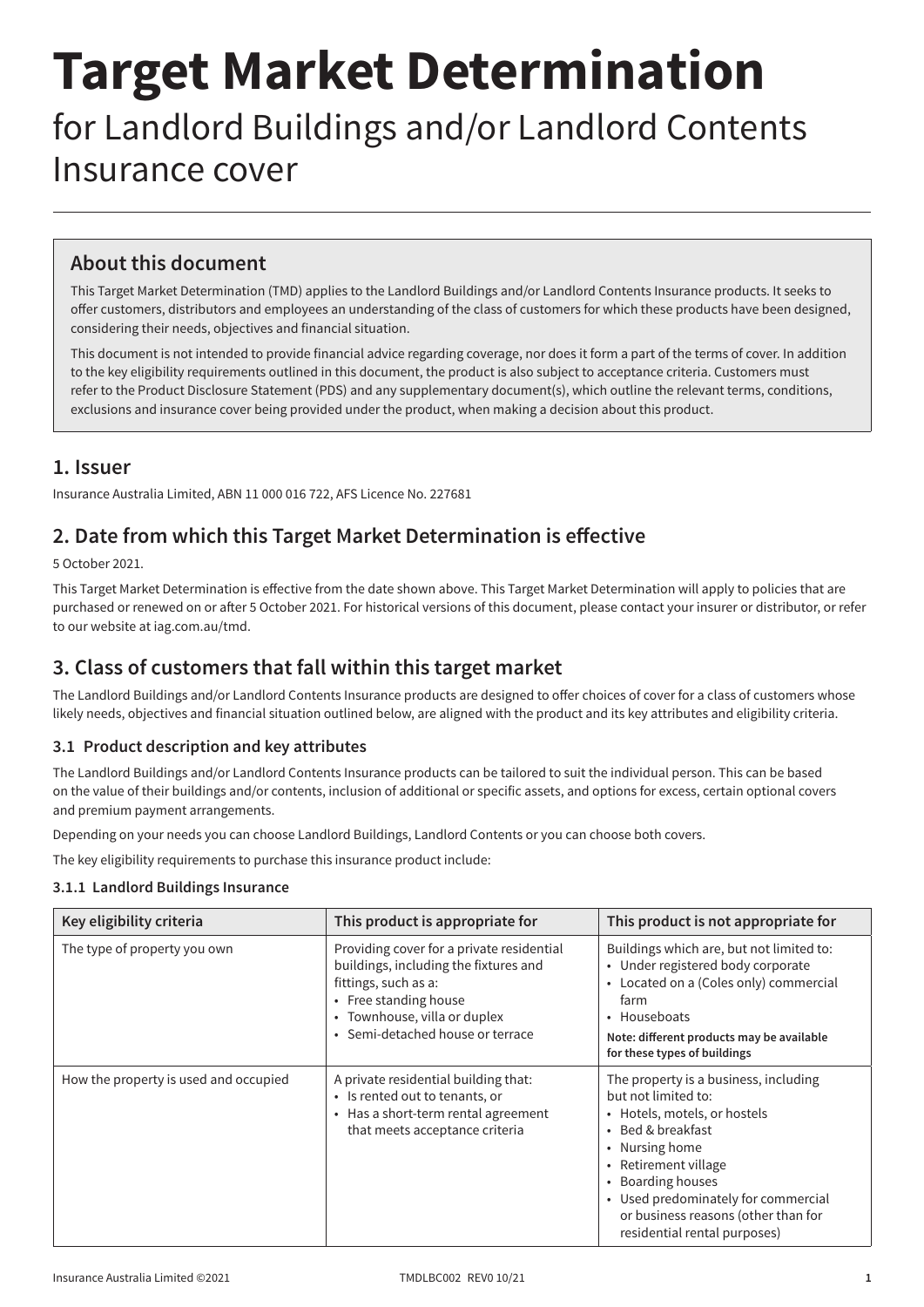| The condition of your property that you | The property meets the acceptable                                                | The property fails the acceptable dwelling                                                                               |
|-----------------------------------------|----------------------------------------------------------------------------------|--------------------------------------------------------------------------------------------------------------------------|
| rent out                                | dwelling criteria, including being:                                              | criteria, including being:                                                                                               |
|                                         | $\cdot$ Secure<br>• Watertight<br>• Structurally sound, and<br>• Well maintained | • Under initial construction<br>• For Liability cover: if under renovations<br>that costs more than specified in the PDS |

#### **3.1.2 Landlords Contents Insurance**

| Key eligibility criteria                           | This product is appropriate for                                                                                                                                                                                                                                                      | This product is not appropriate for                                                                                                                                                                                             |
|----------------------------------------------------|--------------------------------------------------------------------------------------------------------------------------------------------------------------------------------------------------------------------------------------------------------------------------------------|---------------------------------------------------------------------------------------------------------------------------------------------------------------------------------------------------------------------------------|
| The type of property you own                       | General Contents that you own within<br>a private residence that is rented out to<br>tenants, including buildings such as a:<br>• Free standing house<br>• Townhouse, villa or duplex<br>• Unit, flat or apartment<br>• Semi-detached house or terrace<br>• Strata Titled properties | Contents you own within, but not limited to:<br>• (Coles only) Buildings located on a<br>commercial farm<br>• Houseboats<br>Note: different products may be available to<br>insure contents within these types of buildings     |
| The type of Contents you own                       | • We will cover household goods or items<br>that you own or are legally responsible<br>for, and<br>• Are items which you have left at the<br>property for use by the tenant as defined<br>in the PDS                                                                                 | Contents listed as excluded 'contents<br>that we don't insure' or 'contents do not<br>include' in the PDS such as:<br>• Animals<br>• Trailers                                                                                   |
| How the property is used and occupied              | A private residential building that:<br>• Is rented out to tenants, or<br>• Has a short-term rental agreement that<br>meets acceptance criteria                                                                                                                                      | The Property is a business, including but<br>not limited to:<br>• Hotels, motels, or hostels<br>• Bed & breakfast<br>• Used predominately for commercial<br>or business reasons (other than for<br>residential rental purposes) |
| The condition of the property that you<br>rent out | The Property meets the acceptable<br>dwelling criteria, including being:<br>• Secure<br>• Watertight<br>• Structurally sound, and<br>• Well maintained                                                                                                                               | The property fails the acceptable dwelling<br>criteria, including being:<br>• Under initial construction<br>• Under renovations that costs more<br>than specified in the PDS                                                    |

#### **3.2 Needs and objectives**

This product has been designed for people who require a choice of different covers as set out in the table below.

|                                                                                                                                                                          |                  | <b>Choice of cover</b> |
|--------------------------------------------------------------------------------------------------------------------------------------------------------------------------|------------------|------------------------|
| <b>Needs and objectives</b>                                                                                                                                              | <b>Buildings</b> | <b>Contents</b>        |
| Are seeking cover for damage to the Buildings and/or General Contents items which you<br>own and have been left for use by the tenants at the property                   |                  |                        |
| Are seeking Liability cover                                                                                                                                              |                  |                        |
| Are seeking cover for Flood                                                                                                                                              |                  |                        |
| Are seeking choice of Accidental Damage and/or Listed Events covers (excluding Coles<br>and CGU)                                                                         |                  |                        |
| Are seeking cover for damage caused by tenants to the Buildings and/or General Contents<br>items which you own and have been left for use by the tenants at the property |                  |                        |
| Are seeking Rent Default cover                                                                                                                                           |                  |                        |
| Are seeking Loss of Rent during repairs cover                                                                                                                            |                  |                        |
| Are seeking other optional covers                                                                                                                                        |                  |                        |

**Each PDS has specific coverage and limitations.**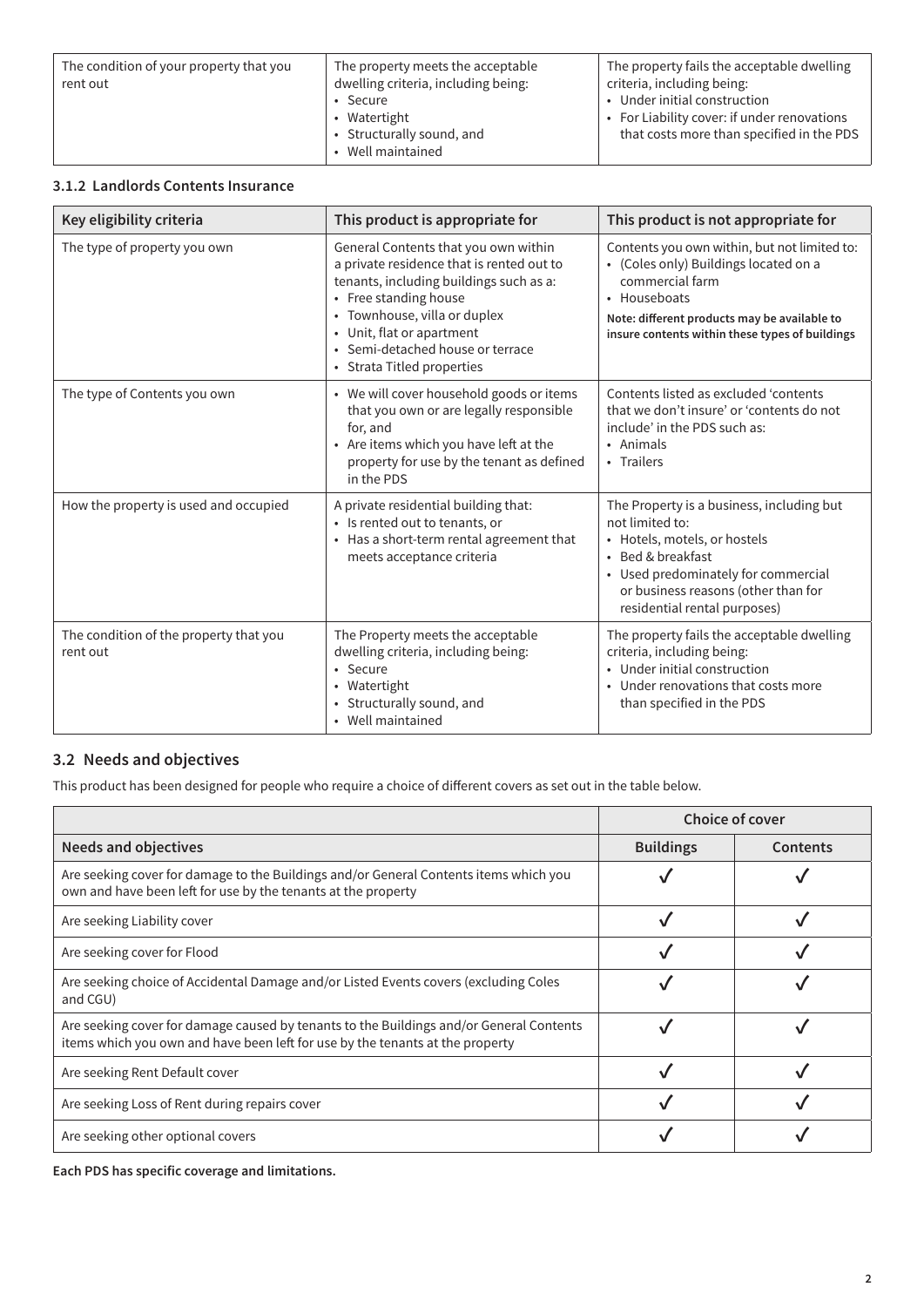#### **3.3 Financial situation**

A person who is able to pay premiums in accordance with the chosen premium structure, excess, fees and government charges, having regard to personal circumstances and vulnerability or hardship considerations.

Relevant financial situation considerations include:

- Ability to potentially vary your premium by considering different levels of cover/options
- Ability to potentially vary your premium level by choosing your excess
- Ability to choose to pay your premium annually or by instalment.

#### **3.4 Consistency with the target market**

The insurance product including its key attributes is likely to be consistent with the likely objectives, financial situation and needs of the class of customers in the target market, as we consider that it provides the required type of insurance cover for that class of customers. This has been determined based on an assessment of the insurance product including its key attributes. Individual customers will need to consider whether this insurance product meets their specific objectives, financial situation and needs.

# **4. How this product is to be distributed and distribution conditions**

The following distribution conditions apply:

- This product is designed to be distributed by us or our distributors through the following means, where authorised:
	- Online through relevant websites
	- By contacting a branch or contact centre
	- In person (e.g. branch, agency, or premises visit)
- This product can only be issued to people where they are eligible for that cover in accordance with the application and/or acceptance/ renewal criteria that has been approved in writing by the issuer and which complies with relevant laws
- This product can only be distributed by us or distributors where we or our distributors have received training and relevant accreditation (if required) and have met annual compliance reviews.

The distribution conditions will make it likely that customers who acquire the insurance product are in the target market, as we consider that the distribution conditions are appropriate and will enable us and our distributors to direct the insurance product to the class of customers who fall within the target market set out above. This has been determined based on an assessment of the distribution conditions and the target market.

# **5. Reviewing this Target Market Determination**

We will review this Target Market Determination in accordance with the below.

| <b>Initial review</b>     | Within three (3) years of the effective date                                                                                                                                                                                                                                                                                                                                                                                                                                                                                                                                                                                                                                                                               |
|---------------------------|----------------------------------------------------------------------------------------------------------------------------------------------------------------------------------------------------------------------------------------------------------------------------------------------------------------------------------------------------------------------------------------------------------------------------------------------------------------------------------------------------------------------------------------------------------------------------------------------------------------------------------------------------------------------------------------------------------------------------|
| <b>Periodic reviews</b>   | At least every three (3) years from the initial review                                                                                                                                                                                                                                                                                                                                                                                                                                                                                                                                                                                                                                                                     |
| Review triggers or events | Any event or circumstances arise that would suggest the TMD is no longer appropriate. This may include<br>(but not limited to):<br>• A material change to the design or distribution of the insurance cover, including related documentation<br>• An alteration in acceptance criteria or underwriting criteria<br>• Systemic issues across the product lifecycle<br>• Distribution conditions are no longer appropriate<br>• We have determined that a significant dealing has occurred<br>• Where applicable, feedback from distributors and customers<br>• External events such as adverse media coverage or regulatory attention, and<br>• Significant changes in metrics including claims, complaints and loss ratios |

Where a review trigger has been identified, this Target Market Determination will be reviewed within 10 business days.

# **6. Reporting and monitoring this Target Market Determination**

We will collect and may require our distributors to report on the following information in relation to this TMD:

| <b>Complaints</b>           | All complaints in relation to this product on a monthly basis. This will include written details of the complaints.                                 |
|-----------------------------|-----------------------------------------------------------------------------------------------------------------------------------------------------|
| Sales data                  | Relevant sales and customer data in relation to this product on a monthly basis.                                                                    |
| Claims data                 | Where relevant, claims data in relation to this product on a monthly basis.                                                                         |
| <b>Significant dealings</b> | Report if we or they become aware of a significant dealing in relation to the product that is inconsistent<br>with the TMD within 10 business days. |